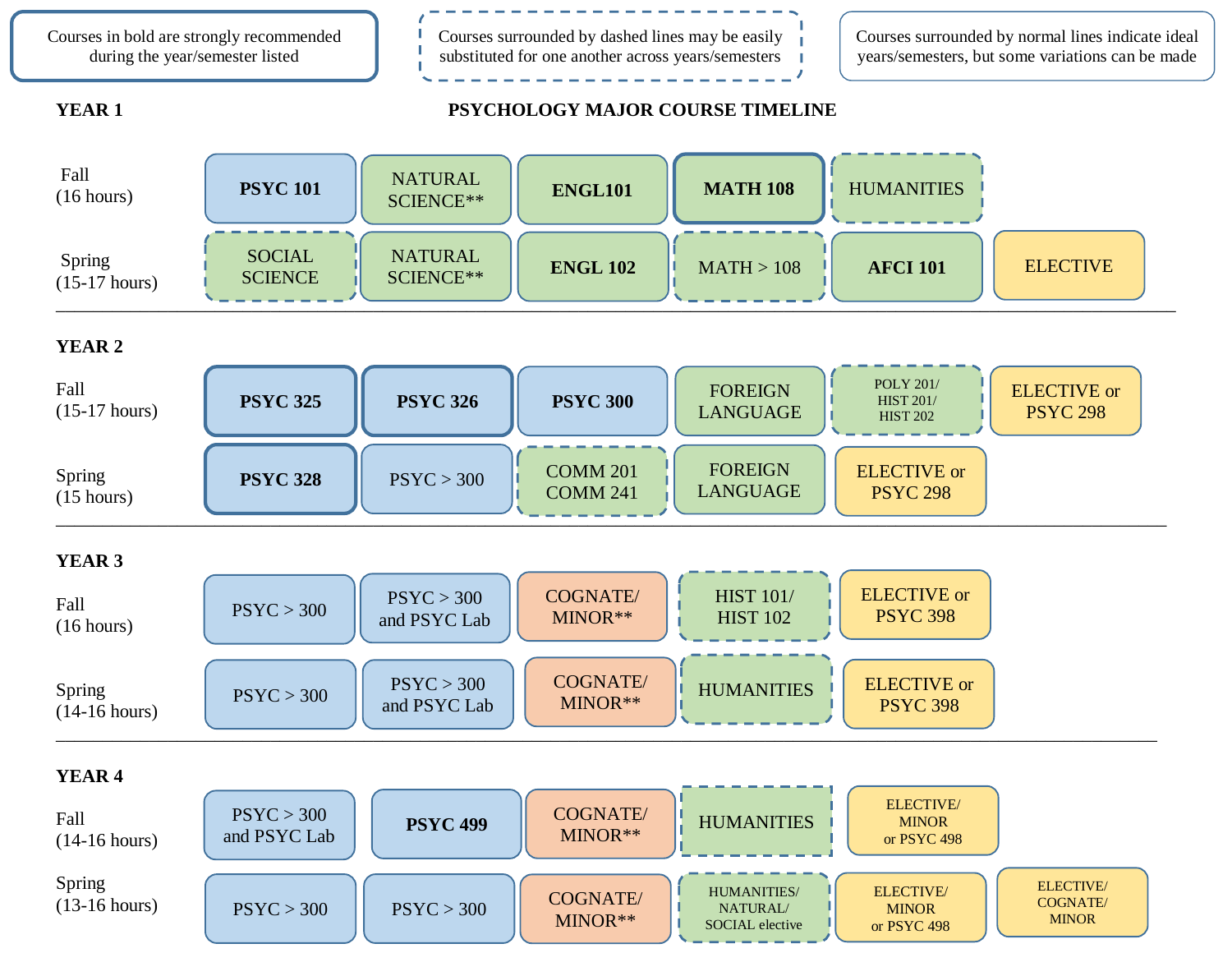\*\* Neuroscience Minors:

- Year 1: start working on prerequisites. These include our prereqs for taking our psych labs, and bio 121 and 122
- Year 2: Continue working on prereqs. Chem 111 may be needed for certain classes, as well as other bio courses.
	- o Advised to take a lower-level neuroscience course by spring semester.
- Year 3: Take 2 neuroscience specific courses per year
- Year 4: Take 2 neuroscience specific courses per year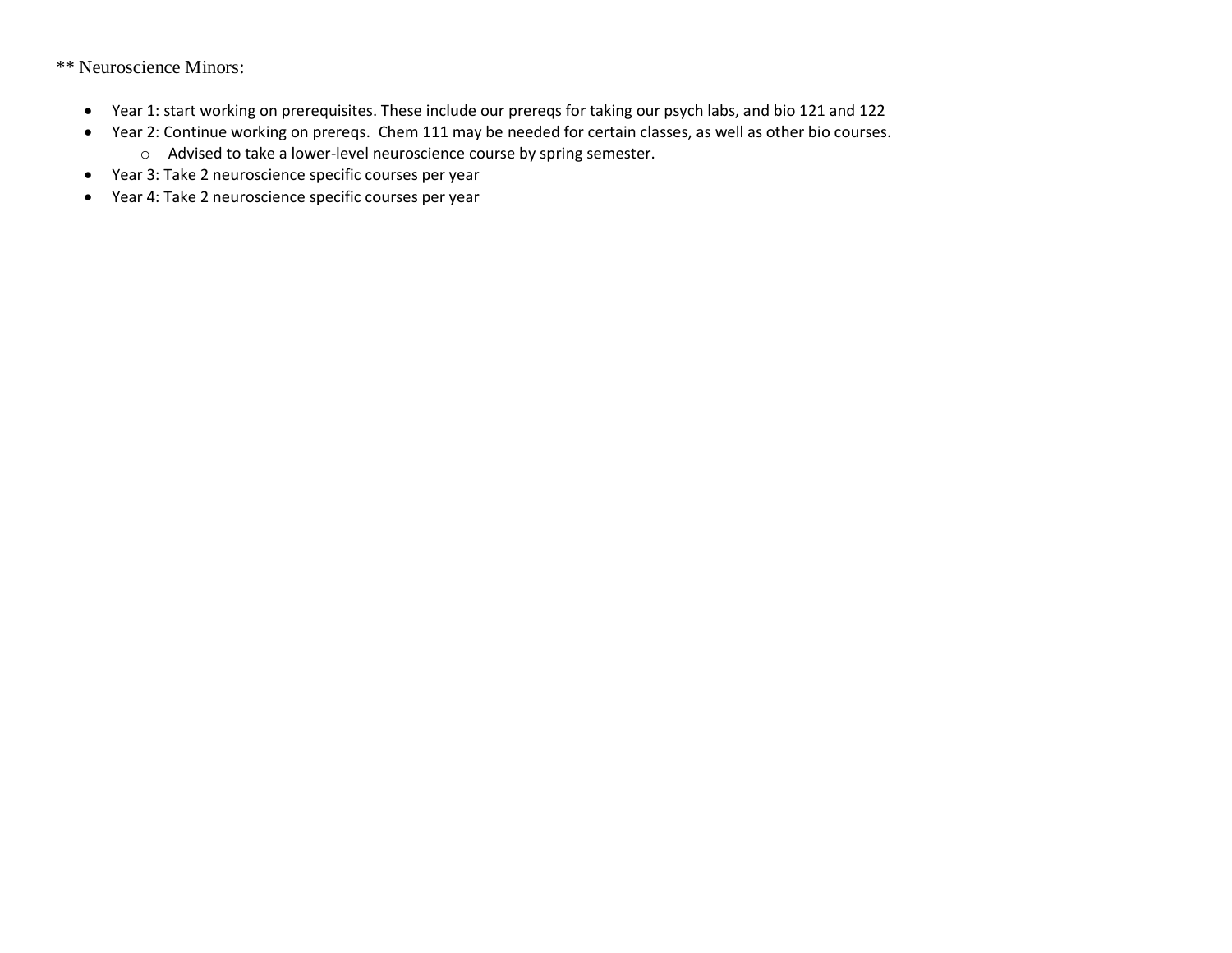# PSYCHOLOGY MAJOR TIMELINE (General Focus)

| <b>YEAR 1</b> |  |  |  |
|---------------|--|--|--|
|               |  |  |  |
| <b>YEAR 2</b> |  |  |  |
| YEAR 3        |  |  |  |

YEAR 4